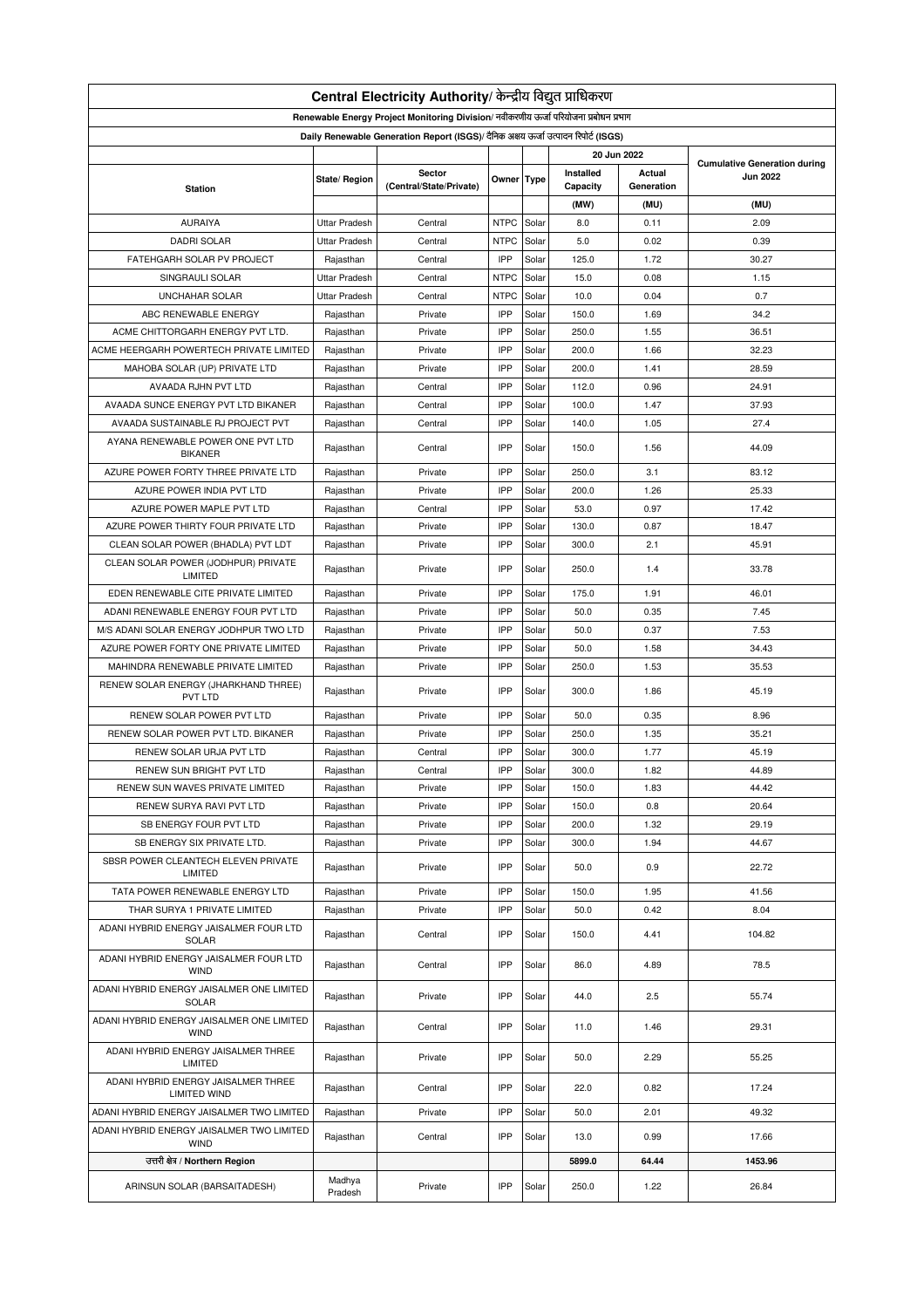| IPP<br>35.67<br>ESPL RSP SOLAR<br>105.0<br>1.26<br>Gujarat<br>Private<br>Solar<br>IPP<br><b>GIPCL RSP SOLAR</b><br>Private<br>Solar<br>60.0<br>0.64<br>15.24<br>Gujarat<br><b>GSECL RSP SOLAR</b><br>Private<br>IPP<br>62.5<br>0.0<br>0.53<br>Gujarat<br>Solar<br>Madhya<br>IPP<br>29.05<br>MAHINDRA SOLAR (BADWAR)<br>Solar<br>250.0<br>1.62<br>Private<br>Pradesh<br>IPP<br>TPREL RSP SOLAR<br>69.0<br>0.62<br>14.81<br>Gujarat<br>Central<br>Solar<br>ALFNAR WIND<br>Private<br>IPP<br>Wind<br>300.0<br>85.35<br>Gujarat<br>5.88<br>IPP<br>43.39<br>ASIPL WIND (BARANDA)<br>Gujarat<br>Private<br>Solar<br>113.4<br>3.19<br>IPP<br>Wind<br>425.0<br>9.2<br>151.96<br>AWEKIL WIND (DAYAPAR)<br>Gujarat<br>Private<br>Central<br>IPP<br>Wind<br>68.3<br>0.53<br>18.83<br>AWEKFL WIND (RATADIYA)<br>Gujarat<br>IPP<br>CPTTNPL WIND (DAYAPAR)<br>Central<br>Wind<br>70.0<br>0.47<br>10.7<br>Gujarat<br>Private<br>IPP<br>Wind<br>250.0<br>4.09<br>58.47<br>GIWEL-II WIND (VADVA)<br>Gujarat<br>IPP<br>GIWEL-III WIND (NARANPAR)<br>Gujarat<br>Private<br>Wind<br>300.0<br>4.64<br>63.1<br>IPP<br>47.48<br><b>IWISL WIND (DAYAPAR)</b><br>Private<br>Wind<br>500.0<br>1.52<br>Gujarat<br>IPP<br>OEPL WIND (OSTRO WIND)<br>Central<br>Wind<br>22.0<br>0.67<br>10.71<br>Gujarat<br>IPP<br>Private<br>Wind<br>250.0<br>4.03<br>60.2<br>OSTRO WIND (KUTCH)<br>Gujarat<br>IPP<br>Private<br>Wind<br>300.0<br>4.96<br>76.56<br>RENEW AP2 WIND(GHADSISA)<br>Gujarat<br>IPP<br>54.8<br>RENEW SOLAR (BHUVAD)<br>Gujarat<br>Private<br>Solar<br>250.0<br>3.88<br>पश्चिमी क्षेत्र / Western Region<br>50.1<br>832.93<br>3895.2<br>IPP<br>Wind<br>BEETAM(TUTICORIN)<br><b>Tamil Nadu</b><br>Private<br>250.0<br>1.81<br>43.3<br>IPP<br><b>GREEN INFRA</b><br>Private<br>Wind<br>250.0<br>1.69<br>43.1<br>Tamil Nadu<br>IPP<br><b>HIRITUR OSTRO</b><br>Wind<br>300.0<br>1.83<br>30.02<br>Tamil Nadu<br>Central<br>IPP<br>Wind<br>250.0<br>1.57<br>37.28<br><b>MYTRA</b><br>Tamil Nadu<br>Private<br>ORANGE<br>IPP<br>Wind<br>Tamil Nadu<br>Private<br>200.0<br>1.4<br>33.46<br>IPP<br>PGLR SREPL<br>Private<br>Wind<br>153.0<br>4.04<br>65.43<br>Tamil Nadu<br><b>NP KUNTA</b><br>Andhra<br><b>IIP</b><br>6.81<br>Rstps Floating Solar Act<br>Private<br>Solar<br>100.0<br>0.49<br>Pradesh<br>Andhra<br><b>IIP</b><br>75.0<br>2.97<br>Simhadri Solar Act<br>Private<br>Solar<br>0.15<br>Pradesh<br>Andhra<br>IPP<br>6.54<br>ACME (BIWADI)<br>Private<br>Solar<br>50.0<br>0.32<br>Pradesh<br>Andhra<br>IPP<br>6.41<br>ACME (HISAR)<br>Private<br>Solar<br>50.0<br>0.31<br>Pradesh<br>Andhra<br>IPP<br>Solar<br>6.3<br>ACME (KARNAL)<br>Private<br>50.0<br>0.31<br>Pradesh<br>Andhra<br><b>AYANA</b><br>IPP<br>42.86<br>Private<br>Solar<br>250.0<br>2.17<br>Pradesh<br>Andhra<br>IPP<br><b>AZURE</b><br>50.0<br>0.26<br>4.9<br>Solar<br>Private<br>Pradesh<br>Andhra<br>FRV1<br><b>IPP</b><br>Solar<br>50.0<br>0.29<br>6.17<br>Private<br>Pradesh<br>Andhra<br>IPP<br>FRV2<br>Solar<br>50.0<br>0.35<br>6.54<br>Private<br>Pradesh<br>Andhra<br><b>NTPC</b><br>22.46<br>Central<br>NTPC<br>Solar<br>250.0<br>1.85<br>Pradesh<br>Andhra<br><b>SBG ENERGY</b><br>IPP<br>33.73<br>Private<br>Solar<br>250.0<br>1.68<br>Pradesh<br>Andhra<br>IPP<br>100.0<br><b>TATA POWER</b><br>Private<br>Solar<br>0.55<br>11.36<br>Pradesh<br>Andhra<br>SPRING ANGITRA<br>IPP<br>28.35<br>Private<br>Solar<br>250.0<br>1.53<br>Pradesh<br>Total daily generation of NP KUNTA Solar Park<br>1575.0<br>10.26<br>185.4<br>PAVAGADA<br>ACME (KURUKSHETHRA)<br>IPP<br>Karnataka<br>Private<br>Solar<br>50.0<br>0.31<br>6.84<br>IPP<br>6.9<br>ACME (RIWARI)<br>Karnataka<br>Private<br>Solar<br>50.0<br>0.3<br>All ADYAH<br>IPP<br>44.26<br>Karnataka<br>Private<br>Solar<br>150.0<br>2.02<br>ADYAH BLOCK 6<br>IPP<br>50.0<br>0.0<br>0.0<br>Karnataka<br>Private<br>Solar<br>IPP<br>150.0<br>0.0<br>ADYAH BLOCK 3<br>Karnataka<br>Private<br>Solar<br>0.0<br>AVAADA SOLAR<br>Private<br>IPP<br>Solar<br>150.0<br>0.89<br>20.02<br>Karnataka<br>IPP<br>AVAADA SOLARISE<br>Private<br>Solar<br>150.0<br>19.34<br>Karnataka<br>0.84<br>IPP<br>AZURE POWER EARTH<br>Private<br>Solar<br>100.0<br>14.57<br>Karnataka<br>0.64<br>IPP<br>11.88<br>FORTUM FIN SURYA<br>Private<br>Solar<br>100.0<br>0.53<br>Karnataka<br>IPP<br>250.0<br>33.13<br>FORTUM SOLAR<br>Karnataka<br>Private<br>Solar<br>1.48<br>IPP<br>6.79<br>KREDL<br>Karnataka<br>Private<br>Solar<br>50.0<br>0.3 | <b>ATHENA</b> | Madhya<br>Pradesh | Private | IPP | Solar | 250.0 | 1.68 | 29.24 |
|----------------------------------------------------------------------------------------------------------------------------------------------------------------------------------------------------------------------------------------------------------------------------------------------------------------------------------------------------------------------------------------------------------------------------------------------------------------------------------------------------------------------------------------------------------------------------------------------------------------------------------------------------------------------------------------------------------------------------------------------------------------------------------------------------------------------------------------------------------------------------------------------------------------------------------------------------------------------------------------------------------------------------------------------------------------------------------------------------------------------------------------------------------------------------------------------------------------------------------------------------------------------------------------------------------------------------------------------------------------------------------------------------------------------------------------------------------------------------------------------------------------------------------------------------------------------------------------------------------------------------------------------------------------------------------------------------------------------------------------------------------------------------------------------------------------------------------------------------------------------------------------------------------------------------------------------------------------------------------------------------------------------------------------------------------------------------------------------------------------------------------------------------------------------------------------------------------------------------------------------------------------------------------------------------------------------------------------------------------------------------------------------------------------------------------------------------------------------------------------------------------------------------------------------------------------------------------------------------------------------------------------------------------------------------------------------------------------------------------------------------------------------------------------------------------------------------------------------------------------------------------------------------------------------------------------------------------------------------------------------------------------------------------------------------------------------------------------------------------------------------------------------------------------------------------------------------------------------------------------------------------------------------------------------------------------------------------------------------------------------------------------------------------------------------------------------------------------------------------------------------------------------------------------------------------------------------------------------------------------------------------------------------------------------------------------------------------------------------------------------------------------------------------------------------------------------------------------------------------------------------------------------------------------------------------------------------------------------------------------------------------------------------------------------------------------------------------------------------------------------------------------------------------------------------------------------------------------------------------------------------------------------------------------------------------------------------------------------------------------------------------------------------------------------------------|---------------|-------------------|---------|-----|-------|-------|------|-------|
|                                                                                                                                                                                                                                                                                                                                                                                                                                                                                                                                                                                                                                                                                                                                                                                                                                                                                                                                                                                                                                                                                                                                                                                                                                                                                                                                                                                                                                                                                                                                                                                                                                                                                                                                                                                                                                                                                                                                                                                                                                                                                                                                                                                                                                                                                                                                                                                                                                                                                                                                                                                                                                                                                                                                                                                                                                                                                                                                                                                                                                                                                                                                                                                                                                                                                                                                                                                                                                                                                                                                                                                                                                                                                                                                                                                                                                                                                                                                                                                                                                                                                                                                                                                                                                                                                                                                                                                                                                  |               |                   |         |     |       |       |      |       |
|                                                                                                                                                                                                                                                                                                                                                                                                                                                                                                                                                                                                                                                                                                                                                                                                                                                                                                                                                                                                                                                                                                                                                                                                                                                                                                                                                                                                                                                                                                                                                                                                                                                                                                                                                                                                                                                                                                                                                                                                                                                                                                                                                                                                                                                                                                                                                                                                                                                                                                                                                                                                                                                                                                                                                                                                                                                                                                                                                                                                                                                                                                                                                                                                                                                                                                                                                                                                                                                                                                                                                                                                                                                                                                                                                                                                                                                                                                                                                                                                                                                                                                                                                                                                                                                                                                                                                                                                                                  |               |                   |         |     |       |       |      |       |
|                                                                                                                                                                                                                                                                                                                                                                                                                                                                                                                                                                                                                                                                                                                                                                                                                                                                                                                                                                                                                                                                                                                                                                                                                                                                                                                                                                                                                                                                                                                                                                                                                                                                                                                                                                                                                                                                                                                                                                                                                                                                                                                                                                                                                                                                                                                                                                                                                                                                                                                                                                                                                                                                                                                                                                                                                                                                                                                                                                                                                                                                                                                                                                                                                                                                                                                                                                                                                                                                                                                                                                                                                                                                                                                                                                                                                                                                                                                                                                                                                                                                                                                                                                                                                                                                                                                                                                                                                                  |               |                   |         |     |       |       |      |       |
|                                                                                                                                                                                                                                                                                                                                                                                                                                                                                                                                                                                                                                                                                                                                                                                                                                                                                                                                                                                                                                                                                                                                                                                                                                                                                                                                                                                                                                                                                                                                                                                                                                                                                                                                                                                                                                                                                                                                                                                                                                                                                                                                                                                                                                                                                                                                                                                                                                                                                                                                                                                                                                                                                                                                                                                                                                                                                                                                                                                                                                                                                                                                                                                                                                                                                                                                                                                                                                                                                                                                                                                                                                                                                                                                                                                                                                                                                                                                                                                                                                                                                                                                                                                                                                                                                                                                                                                                                                  |               |                   |         |     |       |       |      |       |
|                                                                                                                                                                                                                                                                                                                                                                                                                                                                                                                                                                                                                                                                                                                                                                                                                                                                                                                                                                                                                                                                                                                                                                                                                                                                                                                                                                                                                                                                                                                                                                                                                                                                                                                                                                                                                                                                                                                                                                                                                                                                                                                                                                                                                                                                                                                                                                                                                                                                                                                                                                                                                                                                                                                                                                                                                                                                                                                                                                                                                                                                                                                                                                                                                                                                                                                                                                                                                                                                                                                                                                                                                                                                                                                                                                                                                                                                                                                                                                                                                                                                                                                                                                                                                                                                                                                                                                                                                                  |               |                   |         |     |       |       |      |       |
|                                                                                                                                                                                                                                                                                                                                                                                                                                                                                                                                                                                                                                                                                                                                                                                                                                                                                                                                                                                                                                                                                                                                                                                                                                                                                                                                                                                                                                                                                                                                                                                                                                                                                                                                                                                                                                                                                                                                                                                                                                                                                                                                                                                                                                                                                                                                                                                                                                                                                                                                                                                                                                                                                                                                                                                                                                                                                                                                                                                                                                                                                                                                                                                                                                                                                                                                                                                                                                                                                                                                                                                                                                                                                                                                                                                                                                                                                                                                                                                                                                                                                                                                                                                                                                                                                                                                                                                                                                  |               |                   |         |     |       |       |      |       |
|                                                                                                                                                                                                                                                                                                                                                                                                                                                                                                                                                                                                                                                                                                                                                                                                                                                                                                                                                                                                                                                                                                                                                                                                                                                                                                                                                                                                                                                                                                                                                                                                                                                                                                                                                                                                                                                                                                                                                                                                                                                                                                                                                                                                                                                                                                                                                                                                                                                                                                                                                                                                                                                                                                                                                                                                                                                                                                                                                                                                                                                                                                                                                                                                                                                                                                                                                                                                                                                                                                                                                                                                                                                                                                                                                                                                                                                                                                                                                                                                                                                                                                                                                                                                                                                                                                                                                                                                                                  |               |                   |         |     |       |       |      |       |
|                                                                                                                                                                                                                                                                                                                                                                                                                                                                                                                                                                                                                                                                                                                                                                                                                                                                                                                                                                                                                                                                                                                                                                                                                                                                                                                                                                                                                                                                                                                                                                                                                                                                                                                                                                                                                                                                                                                                                                                                                                                                                                                                                                                                                                                                                                                                                                                                                                                                                                                                                                                                                                                                                                                                                                                                                                                                                                                                                                                                                                                                                                                                                                                                                                                                                                                                                                                                                                                                                                                                                                                                                                                                                                                                                                                                                                                                                                                                                                                                                                                                                                                                                                                                                                                                                                                                                                                                                                  |               |                   |         |     |       |       |      |       |
|                                                                                                                                                                                                                                                                                                                                                                                                                                                                                                                                                                                                                                                                                                                                                                                                                                                                                                                                                                                                                                                                                                                                                                                                                                                                                                                                                                                                                                                                                                                                                                                                                                                                                                                                                                                                                                                                                                                                                                                                                                                                                                                                                                                                                                                                                                                                                                                                                                                                                                                                                                                                                                                                                                                                                                                                                                                                                                                                                                                                                                                                                                                                                                                                                                                                                                                                                                                                                                                                                                                                                                                                                                                                                                                                                                                                                                                                                                                                                                                                                                                                                                                                                                                                                                                                                                                                                                                                                                  |               |                   |         |     |       |       |      |       |
|                                                                                                                                                                                                                                                                                                                                                                                                                                                                                                                                                                                                                                                                                                                                                                                                                                                                                                                                                                                                                                                                                                                                                                                                                                                                                                                                                                                                                                                                                                                                                                                                                                                                                                                                                                                                                                                                                                                                                                                                                                                                                                                                                                                                                                                                                                                                                                                                                                                                                                                                                                                                                                                                                                                                                                                                                                                                                                                                                                                                                                                                                                                                                                                                                                                                                                                                                                                                                                                                                                                                                                                                                                                                                                                                                                                                                                                                                                                                                                                                                                                                                                                                                                                                                                                                                                                                                                                                                                  |               |                   |         |     |       |       |      |       |
|                                                                                                                                                                                                                                                                                                                                                                                                                                                                                                                                                                                                                                                                                                                                                                                                                                                                                                                                                                                                                                                                                                                                                                                                                                                                                                                                                                                                                                                                                                                                                                                                                                                                                                                                                                                                                                                                                                                                                                                                                                                                                                                                                                                                                                                                                                                                                                                                                                                                                                                                                                                                                                                                                                                                                                                                                                                                                                                                                                                                                                                                                                                                                                                                                                                                                                                                                                                                                                                                                                                                                                                                                                                                                                                                                                                                                                                                                                                                                                                                                                                                                                                                                                                                                                                                                                                                                                                                                                  |               |                   |         |     |       |       |      |       |
|                                                                                                                                                                                                                                                                                                                                                                                                                                                                                                                                                                                                                                                                                                                                                                                                                                                                                                                                                                                                                                                                                                                                                                                                                                                                                                                                                                                                                                                                                                                                                                                                                                                                                                                                                                                                                                                                                                                                                                                                                                                                                                                                                                                                                                                                                                                                                                                                                                                                                                                                                                                                                                                                                                                                                                                                                                                                                                                                                                                                                                                                                                                                                                                                                                                                                                                                                                                                                                                                                                                                                                                                                                                                                                                                                                                                                                                                                                                                                                                                                                                                                                                                                                                                                                                                                                                                                                                                                                  |               |                   |         |     |       |       |      |       |
|                                                                                                                                                                                                                                                                                                                                                                                                                                                                                                                                                                                                                                                                                                                                                                                                                                                                                                                                                                                                                                                                                                                                                                                                                                                                                                                                                                                                                                                                                                                                                                                                                                                                                                                                                                                                                                                                                                                                                                                                                                                                                                                                                                                                                                                                                                                                                                                                                                                                                                                                                                                                                                                                                                                                                                                                                                                                                                                                                                                                                                                                                                                                                                                                                                                                                                                                                                                                                                                                                                                                                                                                                                                                                                                                                                                                                                                                                                                                                                                                                                                                                                                                                                                                                                                                                                                                                                                                                                  |               |                   |         |     |       |       |      |       |
|                                                                                                                                                                                                                                                                                                                                                                                                                                                                                                                                                                                                                                                                                                                                                                                                                                                                                                                                                                                                                                                                                                                                                                                                                                                                                                                                                                                                                                                                                                                                                                                                                                                                                                                                                                                                                                                                                                                                                                                                                                                                                                                                                                                                                                                                                                                                                                                                                                                                                                                                                                                                                                                                                                                                                                                                                                                                                                                                                                                                                                                                                                                                                                                                                                                                                                                                                                                                                                                                                                                                                                                                                                                                                                                                                                                                                                                                                                                                                                                                                                                                                                                                                                                                                                                                                                                                                                                                                                  |               |                   |         |     |       |       |      |       |
|                                                                                                                                                                                                                                                                                                                                                                                                                                                                                                                                                                                                                                                                                                                                                                                                                                                                                                                                                                                                                                                                                                                                                                                                                                                                                                                                                                                                                                                                                                                                                                                                                                                                                                                                                                                                                                                                                                                                                                                                                                                                                                                                                                                                                                                                                                                                                                                                                                                                                                                                                                                                                                                                                                                                                                                                                                                                                                                                                                                                                                                                                                                                                                                                                                                                                                                                                                                                                                                                                                                                                                                                                                                                                                                                                                                                                                                                                                                                                                                                                                                                                                                                                                                                                                                                                                                                                                                                                                  |               |                   |         |     |       |       |      |       |
|                                                                                                                                                                                                                                                                                                                                                                                                                                                                                                                                                                                                                                                                                                                                                                                                                                                                                                                                                                                                                                                                                                                                                                                                                                                                                                                                                                                                                                                                                                                                                                                                                                                                                                                                                                                                                                                                                                                                                                                                                                                                                                                                                                                                                                                                                                                                                                                                                                                                                                                                                                                                                                                                                                                                                                                                                                                                                                                                                                                                                                                                                                                                                                                                                                                                                                                                                                                                                                                                                                                                                                                                                                                                                                                                                                                                                                                                                                                                                                                                                                                                                                                                                                                                                                                                                                                                                                                                                                  |               |                   |         |     |       |       |      |       |
|                                                                                                                                                                                                                                                                                                                                                                                                                                                                                                                                                                                                                                                                                                                                                                                                                                                                                                                                                                                                                                                                                                                                                                                                                                                                                                                                                                                                                                                                                                                                                                                                                                                                                                                                                                                                                                                                                                                                                                                                                                                                                                                                                                                                                                                                                                                                                                                                                                                                                                                                                                                                                                                                                                                                                                                                                                                                                                                                                                                                                                                                                                                                                                                                                                                                                                                                                                                                                                                                                                                                                                                                                                                                                                                                                                                                                                                                                                                                                                                                                                                                                                                                                                                                                                                                                                                                                                                                                                  |               |                   |         |     |       |       |      |       |
|                                                                                                                                                                                                                                                                                                                                                                                                                                                                                                                                                                                                                                                                                                                                                                                                                                                                                                                                                                                                                                                                                                                                                                                                                                                                                                                                                                                                                                                                                                                                                                                                                                                                                                                                                                                                                                                                                                                                                                                                                                                                                                                                                                                                                                                                                                                                                                                                                                                                                                                                                                                                                                                                                                                                                                                                                                                                                                                                                                                                                                                                                                                                                                                                                                                                                                                                                                                                                                                                                                                                                                                                                                                                                                                                                                                                                                                                                                                                                                                                                                                                                                                                                                                                                                                                                                                                                                                                                                  |               |                   |         |     |       |       |      |       |
|                                                                                                                                                                                                                                                                                                                                                                                                                                                                                                                                                                                                                                                                                                                                                                                                                                                                                                                                                                                                                                                                                                                                                                                                                                                                                                                                                                                                                                                                                                                                                                                                                                                                                                                                                                                                                                                                                                                                                                                                                                                                                                                                                                                                                                                                                                                                                                                                                                                                                                                                                                                                                                                                                                                                                                                                                                                                                                                                                                                                                                                                                                                                                                                                                                                                                                                                                                                                                                                                                                                                                                                                                                                                                                                                                                                                                                                                                                                                                                                                                                                                                                                                                                                                                                                                                                                                                                                                                                  |               |                   |         |     |       |       |      |       |
|                                                                                                                                                                                                                                                                                                                                                                                                                                                                                                                                                                                                                                                                                                                                                                                                                                                                                                                                                                                                                                                                                                                                                                                                                                                                                                                                                                                                                                                                                                                                                                                                                                                                                                                                                                                                                                                                                                                                                                                                                                                                                                                                                                                                                                                                                                                                                                                                                                                                                                                                                                                                                                                                                                                                                                                                                                                                                                                                                                                                                                                                                                                                                                                                                                                                                                                                                                                                                                                                                                                                                                                                                                                                                                                                                                                                                                                                                                                                                                                                                                                                                                                                                                                                                                                                                                                                                                                                                                  |               |                   |         |     |       |       |      |       |
|                                                                                                                                                                                                                                                                                                                                                                                                                                                                                                                                                                                                                                                                                                                                                                                                                                                                                                                                                                                                                                                                                                                                                                                                                                                                                                                                                                                                                                                                                                                                                                                                                                                                                                                                                                                                                                                                                                                                                                                                                                                                                                                                                                                                                                                                                                                                                                                                                                                                                                                                                                                                                                                                                                                                                                                                                                                                                                                                                                                                                                                                                                                                                                                                                                                                                                                                                                                                                                                                                                                                                                                                                                                                                                                                                                                                                                                                                                                                                                                                                                                                                                                                                                                                                                                                                                                                                                                                                                  |               |                   |         |     |       |       |      |       |
|                                                                                                                                                                                                                                                                                                                                                                                                                                                                                                                                                                                                                                                                                                                                                                                                                                                                                                                                                                                                                                                                                                                                                                                                                                                                                                                                                                                                                                                                                                                                                                                                                                                                                                                                                                                                                                                                                                                                                                                                                                                                                                                                                                                                                                                                                                                                                                                                                                                                                                                                                                                                                                                                                                                                                                                                                                                                                                                                                                                                                                                                                                                                                                                                                                                                                                                                                                                                                                                                                                                                                                                                                                                                                                                                                                                                                                                                                                                                                                                                                                                                                                                                                                                                                                                                                                                                                                                                                                  |               |                   |         |     |       |       |      |       |
|                                                                                                                                                                                                                                                                                                                                                                                                                                                                                                                                                                                                                                                                                                                                                                                                                                                                                                                                                                                                                                                                                                                                                                                                                                                                                                                                                                                                                                                                                                                                                                                                                                                                                                                                                                                                                                                                                                                                                                                                                                                                                                                                                                                                                                                                                                                                                                                                                                                                                                                                                                                                                                                                                                                                                                                                                                                                                                                                                                                                                                                                                                                                                                                                                                                                                                                                                                                                                                                                                                                                                                                                                                                                                                                                                                                                                                                                                                                                                                                                                                                                                                                                                                                                                                                                                                                                                                                                                                  |               |                   |         |     |       |       |      |       |
|                                                                                                                                                                                                                                                                                                                                                                                                                                                                                                                                                                                                                                                                                                                                                                                                                                                                                                                                                                                                                                                                                                                                                                                                                                                                                                                                                                                                                                                                                                                                                                                                                                                                                                                                                                                                                                                                                                                                                                                                                                                                                                                                                                                                                                                                                                                                                                                                                                                                                                                                                                                                                                                                                                                                                                                                                                                                                                                                                                                                                                                                                                                                                                                                                                                                                                                                                                                                                                                                                                                                                                                                                                                                                                                                                                                                                                                                                                                                                                                                                                                                                                                                                                                                                                                                                                                                                                                                                                  |               |                   |         |     |       |       |      |       |
|                                                                                                                                                                                                                                                                                                                                                                                                                                                                                                                                                                                                                                                                                                                                                                                                                                                                                                                                                                                                                                                                                                                                                                                                                                                                                                                                                                                                                                                                                                                                                                                                                                                                                                                                                                                                                                                                                                                                                                                                                                                                                                                                                                                                                                                                                                                                                                                                                                                                                                                                                                                                                                                                                                                                                                                                                                                                                                                                                                                                                                                                                                                                                                                                                                                                                                                                                                                                                                                                                                                                                                                                                                                                                                                                                                                                                                                                                                                                                                                                                                                                                                                                                                                                                                                                                                                                                                                                                                  |               |                   |         |     |       |       |      |       |
|                                                                                                                                                                                                                                                                                                                                                                                                                                                                                                                                                                                                                                                                                                                                                                                                                                                                                                                                                                                                                                                                                                                                                                                                                                                                                                                                                                                                                                                                                                                                                                                                                                                                                                                                                                                                                                                                                                                                                                                                                                                                                                                                                                                                                                                                                                                                                                                                                                                                                                                                                                                                                                                                                                                                                                                                                                                                                                                                                                                                                                                                                                                                                                                                                                                                                                                                                                                                                                                                                                                                                                                                                                                                                                                                                                                                                                                                                                                                                                                                                                                                                                                                                                                                                                                                                                                                                                                                                                  |               |                   |         |     |       |       |      |       |
|                                                                                                                                                                                                                                                                                                                                                                                                                                                                                                                                                                                                                                                                                                                                                                                                                                                                                                                                                                                                                                                                                                                                                                                                                                                                                                                                                                                                                                                                                                                                                                                                                                                                                                                                                                                                                                                                                                                                                                                                                                                                                                                                                                                                                                                                                                                                                                                                                                                                                                                                                                                                                                                                                                                                                                                                                                                                                                                                                                                                                                                                                                                                                                                                                                                                                                                                                                                                                                                                                                                                                                                                                                                                                                                                                                                                                                                                                                                                                                                                                                                                                                                                                                                                                                                                                                                                                                                                                                  |               |                   |         |     |       |       |      |       |
|                                                                                                                                                                                                                                                                                                                                                                                                                                                                                                                                                                                                                                                                                                                                                                                                                                                                                                                                                                                                                                                                                                                                                                                                                                                                                                                                                                                                                                                                                                                                                                                                                                                                                                                                                                                                                                                                                                                                                                                                                                                                                                                                                                                                                                                                                                                                                                                                                                                                                                                                                                                                                                                                                                                                                                                                                                                                                                                                                                                                                                                                                                                                                                                                                                                                                                                                                                                                                                                                                                                                                                                                                                                                                                                                                                                                                                                                                                                                                                                                                                                                                                                                                                                                                                                                                                                                                                                                                                  |               |                   |         |     |       |       |      |       |
|                                                                                                                                                                                                                                                                                                                                                                                                                                                                                                                                                                                                                                                                                                                                                                                                                                                                                                                                                                                                                                                                                                                                                                                                                                                                                                                                                                                                                                                                                                                                                                                                                                                                                                                                                                                                                                                                                                                                                                                                                                                                                                                                                                                                                                                                                                                                                                                                                                                                                                                                                                                                                                                                                                                                                                                                                                                                                                                                                                                                                                                                                                                                                                                                                                                                                                                                                                                                                                                                                                                                                                                                                                                                                                                                                                                                                                                                                                                                                                                                                                                                                                                                                                                                                                                                                                                                                                                                                                  |               |                   |         |     |       |       |      |       |
|                                                                                                                                                                                                                                                                                                                                                                                                                                                                                                                                                                                                                                                                                                                                                                                                                                                                                                                                                                                                                                                                                                                                                                                                                                                                                                                                                                                                                                                                                                                                                                                                                                                                                                                                                                                                                                                                                                                                                                                                                                                                                                                                                                                                                                                                                                                                                                                                                                                                                                                                                                                                                                                                                                                                                                                                                                                                                                                                                                                                                                                                                                                                                                                                                                                                                                                                                                                                                                                                                                                                                                                                                                                                                                                                                                                                                                                                                                                                                                                                                                                                                                                                                                                                                                                                                                                                                                                                                                  |               |                   |         |     |       |       |      |       |
|                                                                                                                                                                                                                                                                                                                                                                                                                                                                                                                                                                                                                                                                                                                                                                                                                                                                                                                                                                                                                                                                                                                                                                                                                                                                                                                                                                                                                                                                                                                                                                                                                                                                                                                                                                                                                                                                                                                                                                                                                                                                                                                                                                                                                                                                                                                                                                                                                                                                                                                                                                                                                                                                                                                                                                                                                                                                                                                                                                                                                                                                                                                                                                                                                                                                                                                                                                                                                                                                                                                                                                                                                                                                                                                                                                                                                                                                                                                                                                                                                                                                                                                                                                                                                                                                                                                                                                                                                                  |               |                   |         |     |       |       |      |       |
|                                                                                                                                                                                                                                                                                                                                                                                                                                                                                                                                                                                                                                                                                                                                                                                                                                                                                                                                                                                                                                                                                                                                                                                                                                                                                                                                                                                                                                                                                                                                                                                                                                                                                                                                                                                                                                                                                                                                                                                                                                                                                                                                                                                                                                                                                                                                                                                                                                                                                                                                                                                                                                                                                                                                                                                                                                                                                                                                                                                                                                                                                                                                                                                                                                                                                                                                                                                                                                                                                                                                                                                                                                                                                                                                                                                                                                                                                                                                                                                                                                                                                                                                                                                                                                                                                                                                                                                                                                  |               |                   |         |     |       |       |      |       |
|                                                                                                                                                                                                                                                                                                                                                                                                                                                                                                                                                                                                                                                                                                                                                                                                                                                                                                                                                                                                                                                                                                                                                                                                                                                                                                                                                                                                                                                                                                                                                                                                                                                                                                                                                                                                                                                                                                                                                                                                                                                                                                                                                                                                                                                                                                                                                                                                                                                                                                                                                                                                                                                                                                                                                                                                                                                                                                                                                                                                                                                                                                                                                                                                                                                                                                                                                                                                                                                                                                                                                                                                                                                                                                                                                                                                                                                                                                                                                                                                                                                                                                                                                                                                                                                                                                                                                                                                                                  |               |                   |         |     |       |       |      |       |
|                                                                                                                                                                                                                                                                                                                                                                                                                                                                                                                                                                                                                                                                                                                                                                                                                                                                                                                                                                                                                                                                                                                                                                                                                                                                                                                                                                                                                                                                                                                                                                                                                                                                                                                                                                                                                                                                                                                                                                                                                                                                                                                                                                                                                                                                                                                                                                                                                                                                                                                                                                                                                                                                                                                                                                                                                                                                                                                                                                                                                                                                                                                                                                                                                                                                                                                                                                                                                                                                                                                                                                                                                                                                                                                                                                                                                                                                                                                                                                                                                                                                                                                                                                                                                                                                                                                                                                                                                                  |               |                   |         |     |       |       |      |       |
|                                                                                                                                                                                                                                                                                                                                                                                                                                                                                                                                                                                                                                                                                                                                                                                                                                                                                                                                                                                                                                                                                                                                                                                                                                                                                                                                                                                                                                                                                                                                                                                                                                                                                                                                                                                                                                                                                                                                                                                                                                                                                                                                                                                                                                                                                                                                                                                                                                                                                                                                                                                                                                                                                                                                                                                                                                                                                                                                                                                                                                                                                                                                                                                                                                                                                                                                                                                                                                                                                                                                                                                                                                                                                                                                                                                                                                                                                                                                                                                                                                                                                                                                                                                                                                                                                                                                                                                                                                  |               |                   |         |     |       |       |      |       |
|                                                                                                                                                                                                                                                                                                                                                                                                                                                                                                                                                                                                                                                                                                                                                                                                                                                                                                                                                                                                                                                                                                                                                                                                                                                                                                                                                                                                                                                                                                                                                                                                                                                                                                                                                                                                                                                                                                                                                                                                                                                                                                                                                                                                                                                                                                                                                                                                                                                                                                                                                                                                                                                                                                                                                                                                                                                                                                                                                                                                                                                                                                                                                                                                                                                                                                                                                                                                                                                                                                                                                                                                                                                                                                                                                                                                                                                                                                                                                                                                                                                                                                                                                                                                                                                                                                                                                                                                                                  |               |                   |         |     |       |       |      |       |
|                                                                                                                                                                                                                                                                                                                                                                                                                                                                                                                                                                                                                                                                                                                                                                                                                                                                                                                                                                                                                                                                                                                                                                                                                                                                                                                                                                                                                                                                                                                                                                                                                                                                                                                                                                                                                                                                                                                                                                                                                                                                                                                                                                                                                                                                                                                                                                                                                                                                                                                                                                                                                                                                                                                                                                                                                                                                                                                                                                                                                                                                                                                                                                                                                                                                                                                                                                                                                                                                                                                                                                                                                                                                                                                                                                                                                                                                                                                                                                                                                                                                                                                                                                                                                                                                                                                                                                                                                                  |               |                   |         |     |       |       |      |       |
|                                                                                                                                                                                                                                                                                                                                                                                                                                                                                                                                                                                                                                                                                                                                                                                                                                                                                                                                                                                                                                                                                                                                                                                                                                                                                                                                                                                                                                                                                                                                                                                                                                                                                                                                                                                                                                                                                                                                                                                                                                                                                                                                                                                                                                                                                                                                                                                                                                                                                                                                                                                                                                                                                                                                                                                                                                                                                                                                                                                                                                                                                                                                                                                                                                                                                                                                                                                                                                                                                                                                                                                                                                                                                                                                                                                                                                                                                                                                                                                                                                                                                                                                                                                                                                                                                                                                                                                                                                  |               |                   |         |     |       |       |      |       |
|                                                                                                                                                                                                                                                                                                                                                                                                                                                                                                                                                                                                                                                                                                                                                                                                                                                                                                                                                                                                                                                                                                                                                                                                                                                                                                                                                                                                                                                                                                                                                                                                                                                                                                                                                                                                                                                                                                                                                                                                                                                                                                                                                                                                                                                                                                                                                                                                                                                                                                                                                                                                                                                                                                                                                                                                                                                                                                                                                                                                                                                                                                                                                                                                                                                                                                                                                                                                                                                                                                                                                                                                                                                                                                                                                                                                                                                                                                                                                                                                                                                                                                                                                                                                                                                                                                                                                                                                                                  |               |                   |         |     |       |       |      |       |
|                                                                                                                                                                                                                                                                                                                                                                                                                                                                                                                                                                                                                                                                                                                                                                                                                                                                                                                                                                                                                                                                                                                                                                                                                                                                                                                                                                                                                                                                                                                                                                                                                                                                                                                                                                                                                                                                                                                                                                                                                                                                                                                                                                                                                                                                                                                                                                                                                                                                                                                                                                                                                                                                                                                                                                                                                                                                                                                                                                                                                                                                                                                                                                                                                                                                                                                                                                                                                                                                                                                                                                                                                                                                                                                                                                                                                                                                                                                                                                                                                                                                                                                                                                                                                                                                                                                                                                                                                                  |               |                   |         |     |       |       |      |       |
|                                                                                                                                                                                                                                                                                                                                                                                                                                                                                                                                                                                                                                                                                                                                                                                                                                                                                                                                                                                                                                                                                                                                                                                                                                                                                                                                                                                                                                                                                                                                                                                                                                                                                                                                                                                                                                                                                                                                                                                                                                                                                                                                                                                                                                                                                                                                                                                                                                                                                                                                                                                                                                                                                                                                                                                                                                                                                                                                                                                                                                                                                                                                                                                                                                                                                                                                                                                                                                                                                                                                                                                                                                                                                                                                                                                                                                                                                                                                                                                                                                                                                                                                                                                                                                                                                                                                                                                                                                  |               |                   |         |     |       |       |      |       |
|                                                                                                                                                                                                                                                                                                                                                                                                                                                                                                                                                                                                                                                                                                                                                                                                                                                                                                                                                                                                                                                                                                                                                                                                                                                                                                                                                                                                                                                                                                                                                                                                                                                                                                                                                                                                                                                                                                                                                                                                                                                                                                                                                                                                                                                                                                                                                                                                                                                                                                                                                                                                                                                                                                                                                                                                                                                                                                                                                                                                                                                                                                                                                                                                                                                                                                                                                                                                                                                                                                                                                                                                                                                                                                                                                                                                                                                                                                                                                                                                                                                                                                                                                                                                                                                                                                                                                                                                                                  |               |                   |         |     |       |       |      |       |
|                                                                                                                                                                                                                                                                                                                                                                                                                                                                                                                                                                                                                                                                                                                                                                                                                                                                                                                                                                                                                                                                                                                                                                                                                                                                                                                                                                                                                                                                                                                                                                                                                                                                                                                                                                                                                                                                                                                                                                                                                                                                                                                                                                                                                                                                                                                                                                                                                                                                                                                                                                                                                                                                                                                                                                                                                                                                                                                                                                                                                                                                                                                                                                                                                                                                                                                                                                                                                                                                                                                                                                                                                                                                                                                                                                                                                                                                                                                                                                                                                                                                                                                                                                                                                                                                                                                                                                                                                                  |               |                   |         |     |       |       |      |       |
|                                                                                                                                                                                                                                                                                                                                                                                                                                                                                                                                                                                                                                                                                                                                                                                                                                                                                                                                                                                                                                                                                                                                                                                                                                                                                                                                                                                                                                                                                                                                                                                                                                                                                                                                                                                                                                                                                                                                                                                                                                                                                                                                                                                                                                                                                                                                                                                                                                                                                                                                                                                                                                                                                                                                                                                                                                                                                                                                                                                                                                                                                                                                                                                                                                                                                                                                                                                                                                                                                                                                                                                                                                                                                                                                                                                                                                                                                                                                                                                                                                                                                                                                                                                                                                                                                                                                                                                                                                  |               |                   |         |     |       |       |      |       |
|                                                                                                                                                                                                                                                                                                                                                                                                                                                                                                                                                                                                                                                                                                                                                                                                                                                                                                                                                                                                                                                                                                                                                                                                                                                                                                                                                                                                                                                                                                                                                                                                                                                                                                                                                                                                                                                                                                                                                                                                                                                                                                                                                                                                                                                                                                                                                                                                                                                                                                                                                                                                                                                                                                                                                                                                                                                                                                                                                                                                                                                                                                                                                                                                                                                                                                                                                                                                                                                                                                                                                                                                                                                                                                                                                                                                                                                                                                                                                                                                                                                                                                                                                                                                                                                                                                                                                                                                                                  |               |                   |         |     |       |       |      |       |
|                                                                                                                                                                                                                                                                                                                                                                                                                                                                                                                                                                                                                                                                                                                                                                                                                                                                                                                                                                                                                                                                                                                                                                                                                                                                                                                                                                                                                                                                                                                                                                                                                                                                                                                                                                                                                                                                                                                                                                                                                                                                                                                                                                                                                                                                                                                                                                                                                                                                                                                                                                                                                                                                                                                                                                                                                                                                                                                                                                                                                                                                                                                                                                                                                                                                                                                                                                                                                                                                                                                                                                                                                                                                                                                                                                                                                                                                                                                                                                                                                                                                                                                                                                                                                                                                                                                                                                                                                                  |               |                   |         |     |       |       |      |       |
|                                                                                                                                                                                                                                                                                                                                                                                                                                                                                                                                                                                                                                                                                                                                                                                                                                                                                                                                                                                                                                                                                                                                                                                                                                                                                                                                                                                                                                                                                                                                                                                                                                                                                                                                                                                                                                                                                                                                                                                                                                                                                                                                                                                                                                                                                                                                                                                                                                                                                                                                                                                                                                                                                                                                                                                                                                                                                                                                                                                                                                                                                                                                                                                                                                                                                                                                                                                                                                                                                                                                                                                                                                                                                                                                                                                                                                                                                                                                                                                                                                                                                                                                                                                                                                                                                                                                                                                                                                  |               |                   |         |     |       |       |      |       |
|                                                                                                                                                                                                                                                                                                                                                                                                                                                                                                                                                                                                                                                                                                                                                                                                                                                                                                                                                                                                                                                                                                                                                                                                                                                                                                                                                                                                                                                                                                                                                                                                                                                                                                                                                                                                                                                                                                                                                                                                                                                                                                                                                                                                                                                                                                                                                                                                                                                                                                                                                                                                                                                                                                                                                                                                                                                                                                                                                                                                                                                                                                                                                                                                                                                                                                                                                                                                                                                                                                                                                                                                                                                                                                                                                                                                                                                                                                                                                                                                                                                                                                                                                                                                                                                                                                                                                                                                                                  |               |                   |         |     |       |       |      |       |
|                                                                                                                                                                                                                                                                                                                                                                                                                                                                                                                                                                                                                                                                                                                                                                                                                                                                                                                                                                                                                                                                                                                                                                                                                                                                                                                                                                                                                                                                                                                                                                                                                                                                                                                                                                                                                                                                                                                                                                                                                                                                                                                                                                                                                                                                                                                                                                                                                                                                                                                                                                                                                                                                                                                                                                                                                                                                                                                                                                                                                                                                                                                                                                                                                                                                                                                                                                                                                                                                                                                                                                                                                                                                                                                                                                                                                                                                                                                                                                                                                                                                                                                                                                                                                                                                                                                                                                                                                                  |               |                   |         |     |       |       |      |       |
|                                                                                                                                                                                                                                                                                                                                                                                                                                                                                                                                                                                                                                                                                                                                                                                                                                                                                                                                                                                                                                                                                                                                                                                                                                                                                                                                                                                                                                                                                                                                                                                                                                                                                                                                                                                                                                                                                                                                                                                                                                                                                                                                                                                                                                                                                                                                                                                                                                                                                                                                                                                                                                                                                                                                                                                                                                                                                                                                                                                                                                                                                                                                                                                                                                                                                                                                                                                                                                                                                                                                                                                                                                                                                                                                                                                                                                                                                                                                                                                                                                                                                                                                                                                                                                                                                                                                                                                                                                  |               |                   |         |     |       |       |      |       |